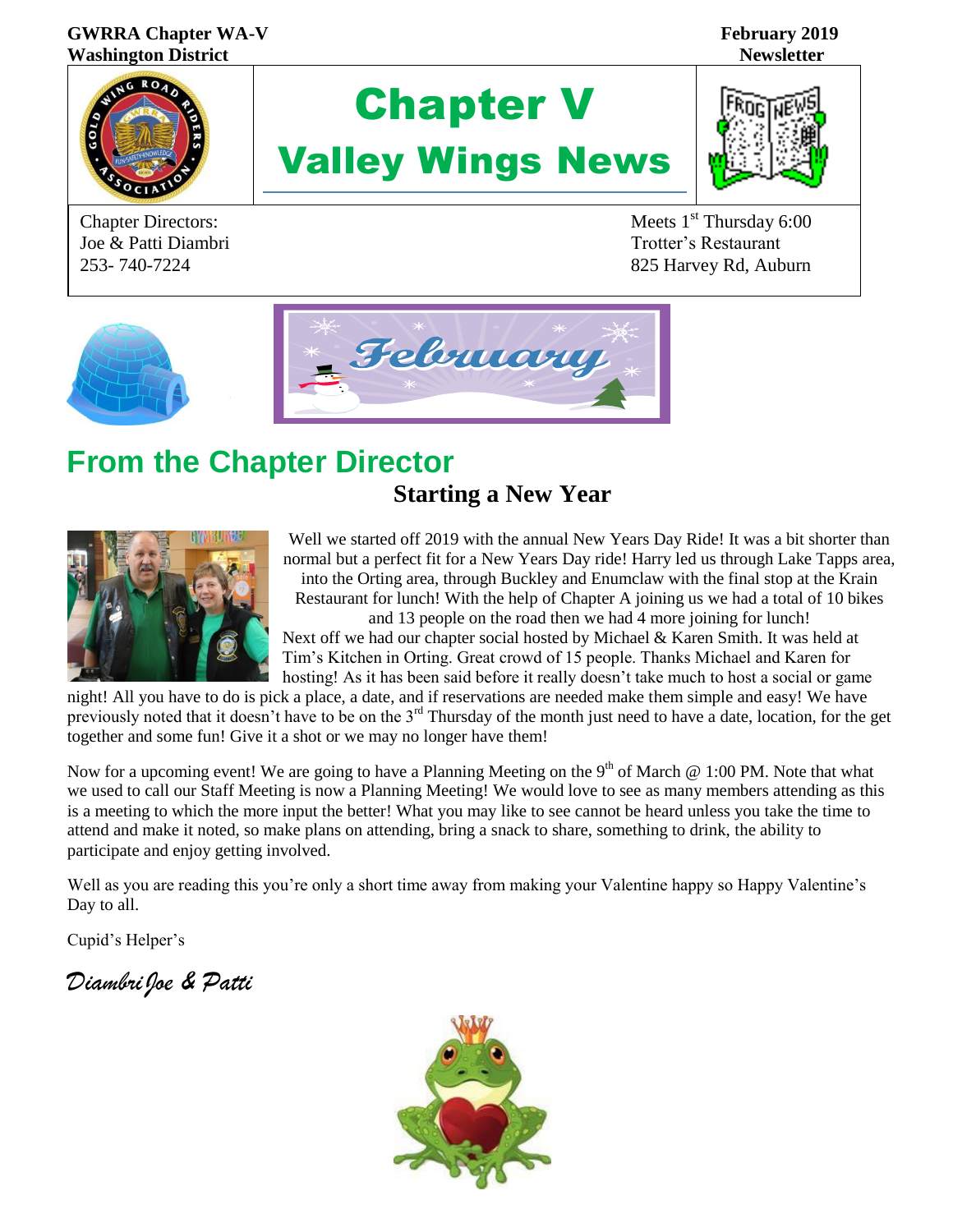### **ASSISTANT CHAPTER DIRECTORS:**

#### **Visibility - Be Seen**



 When I first started riding a motorcycle on the road and did not know better, I bought a black helmet, black rain gear and a mostly black jacket. I had not learned yet about how motorcycles are invisible to a lot of car drivers. There are several reasons for this blindness. Saccades, when our eyes and the brain fill in blank spaces with scenes from our memory and not what is actually there. These are very small segments of our vision but could be just enough to make us invisible to

that driver approaching at a right angle to us. Peripheral blindness, if a car driver is just focused on looking straight ahead, are we going to be seen in that drivers peripheral vision? Especially in residential areas eight where we drive and ride on a daily basis. Are they complacent and not paying close attention to something new off to the side of their field of view? Beam blindness, in all cars there are what is called in the car repair world, "A" pillars. These are the structure of the car at the left and right of the front window, they connect the car with the roof. They create a blind spot, again a very small one but one big enough to make our motorcycle invisible to the driver. Contrast blindness, where light creates a scenario where we blend into the surroundings and make us harder to be seen. The solution to contrast blindness is high contrast clothing. This brings us back to the Black riding gear I started out with. Not the best if you want to be seen by those inattentive drivers out there. John Doughty has many times encouraged us to wear White Helmets. They can be seen better. Our clothing, Jacket, and Rain Gear should be a high visibility color or high contrast color. Now I wear a bright color helmet and a high vis colored jacket. I want to be seen.

Another way to make your bike more visible to cars is more lights. I think you all would agree, I have a few extra lights to brighten up my bike and make it more visible. This is not for everyone but there are many choices of side marker lights, running lights, and brake lights we can add to the stock bike that Honda designed. Many of these are bit of a challenge to install, but myself or Dennis can assist you if needed.

There are things we can do to make it harder for those car drivers to hit us. Take all these into consideration when hitting the road on your next fun ride. We don't need one one small moment of inattention to ruin our day.

Jeff  $&$  Cindy

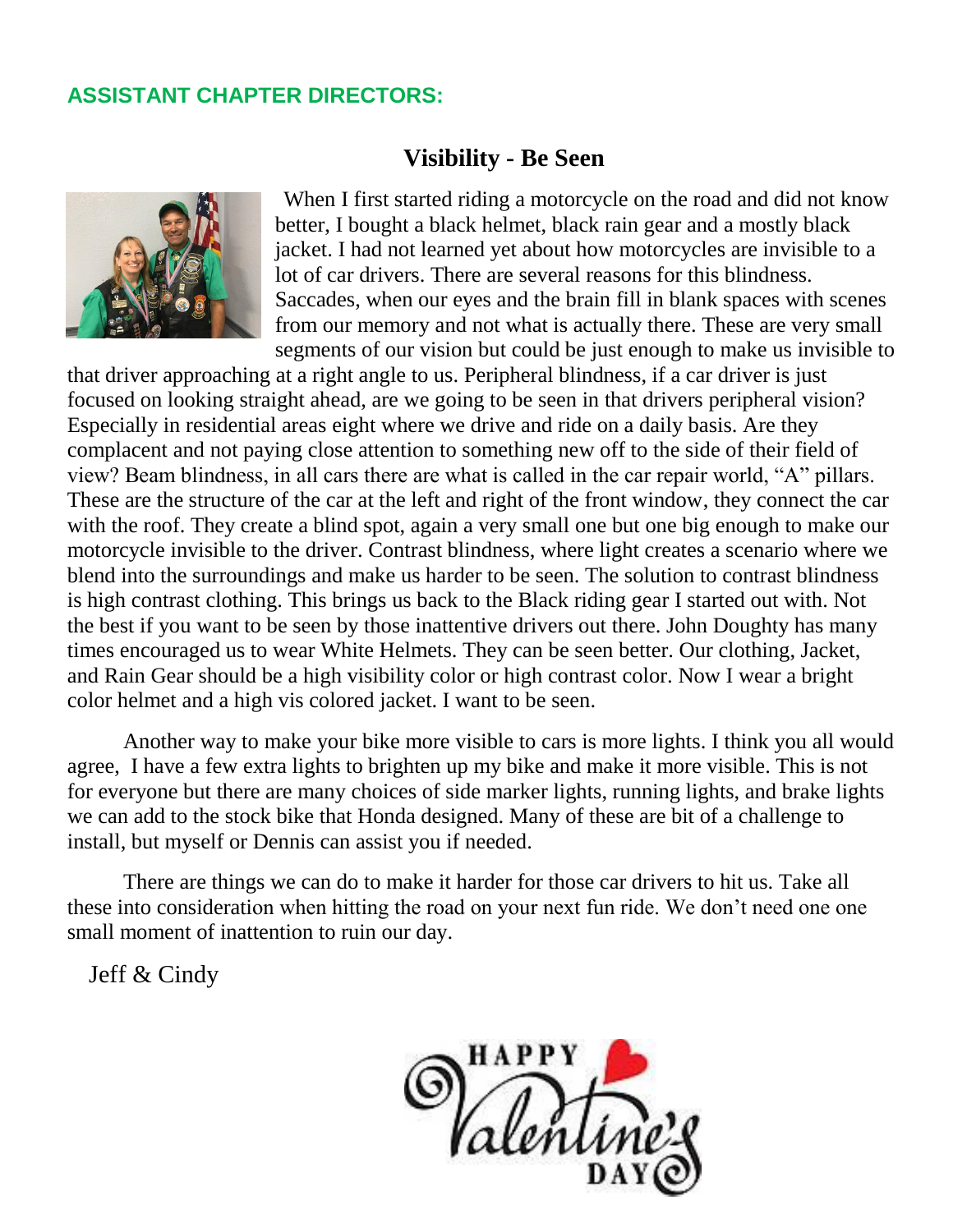## **District Asst. Educator**

#### THE GWRRA RIDER EDUCATION PROGRAM

The Gold Wing Road Riders Association has been teaching and promoting motorcycle safety since its founding on June 4, 1977. The earliest newsletters of the small eight group that met monthly at a local restaurant and coffee shop in Phoenix, Arizona featured guest speakers on safety topics. When the original charter for GWRRA was established, the only motorcycle organization endorsed by GWRRA was the Motorcycle Safety Foundation (MSF) for its efforts in making family motorcycling a safer, more enjoyable pastime. The first "Safety Director" for that group of GWRRA Members (as listed in the April 1978 issue of "Wing News") was Gary Gardner. By December, Dave Van de Water had taken over as "Safety Information Officer." (Dave's contributions to GWRRA's earliest history were many, including the development of the first GWRRA logo by one of his company's graphic artists.) Since that time, dozens of Members have spent countless hours improving the program to help Members ride safer and with more skill and enjoyment. GWRRA Rider Education, working with MSF and other motorcycle safety programs, continued its commitment to excellence in motorcycle safety. The acceptance of the Rider Education Program was dramatic. Participation jumped from 700 enrolled in 1987 to a high point of nearly 40,000 by the end of 1996. These figures have fluctuated since then.

Every GWRRA District has an Educator to support the Rider education program and its many volunteers in their efforts. The Rider Education Program Handbook is used, as the guiding document toward achieving the safety goals of GWRRA. Having acquired national recognition from the Motorcycle Safety Foundation as "Outstanding Motorcycle Organization" almost every year from 1990 through the present; the men and women who have given so freely of their time to the GWRRA Rider Education Program can truly be proud of their part in building GWRRA's unparalleled heritage in the world of motorcycle safety education.

The GWRRA Rider Education "Levels" Program is intended to make our motorcycle environment safer by reducing injuries and fatalities by increasing motorcyclist skills and awareness through education and training. The Rider Education Levels Program does not propose to have all the answers. However, our close working relationship with the Motorcycle Safety Foundation® (MSF), as well as additional GWRRA programs and studies, has provided a wealth of information for use in establishing a comprehensive Rider Education Levels Program. Through Commitment, Education and Application we can reduce our accident rate significantly.

Benefits of a fully implemented GWRRA Rider Education Program include:

- Increased rider knowledge
- Increased rider safety skills
- Prevention of accidents
- Reduced injuries
- Reduced fatalities
- Improved general public image of motorcyclists
- Enhanced motorcycle safety through Motorist Awareness public presentations

Our motorcycle community has already realized many positive benefits from GWRRA Rider Education and the benefits of the Levels Program. Through the efforts of the Rider Education Officers and participation of the Membership, we continue to strive to reach our goal of establishing the safest motorcycle environment possible.

Any Washington GWRRA member can call or e-mail me directly with any questions/concerns with your safety education needs and levels information.

Ride Smart & Be Safe!

Don Eide Rider Course Instructor RCI-702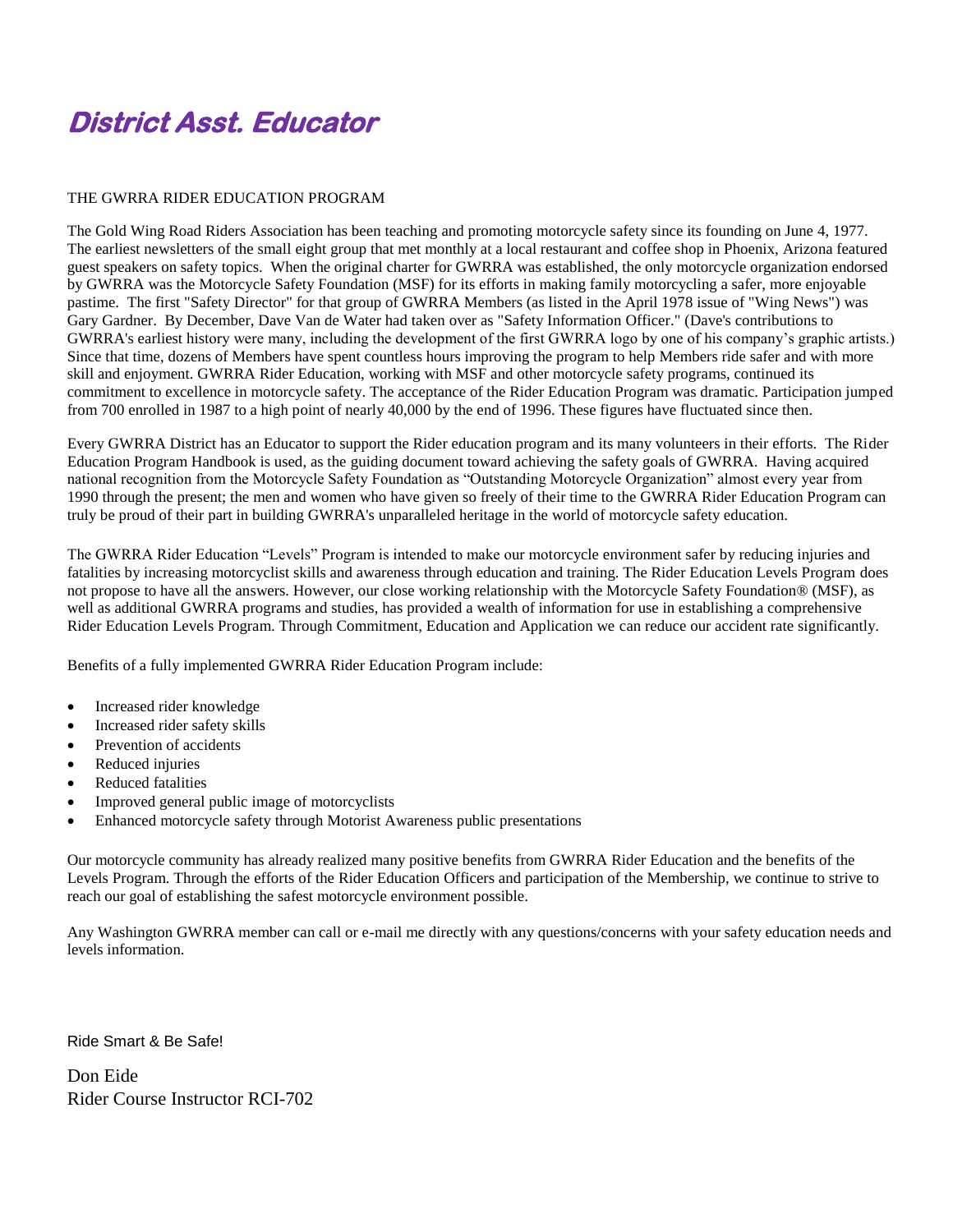## **District Couple of the Year**

#### **International COY**



GWRRA National has revised the International COY program. Starting this year, there is a new program that will see a total of 6 new International Couples that will represent GWRRA for the entire World. The United States has been split into 4 quadrants consisting of North and South, East and West, each with an ICOY. There will be one for Canada and one from Overseas. We are now in the selection process where 10 states making up the Northwest Quadrant will each submit their District Couples to

compete. After all the paperwork is submitted in January and February, there will be an interview conducted via ZOOM with each couple. The Couple with the highest score from each of the 6 areas will be named International Couple of the Year for 2019. Each of these couples will travel to Nashville for Wing Ding 41 to be presented to the National audience of GWRRA.

Cindy and I are submitting our forms and will represent Washington in the Northwest Region. We can only speculate now as to if we will win and go to Wing Ding. It would be quite an honor to go there with the District backing us.

Jesse has asked us to be COY coordinators for our District, so if your Chapter doesn't have a COY and would like to have one, we will be in a position to assist if needed. It is time for the COY program to pick up some steam and get some new excitement in your Chapters.

See you soon at the next fun event.

Jeff & Cindy WA District COY

## Motorist Awareness



Let me start with the statement of Happy New Year to All! Kaye and I wish all of you a great year, and a safe one. Out there on the road, doing what you love.

There are so many new things that come with the new year, some may be harder than others to get used to, like writing 2019 instead of 2018 on checks, and documents.

Other things may not be as new or hard, but need to be done again, or remembered to be done.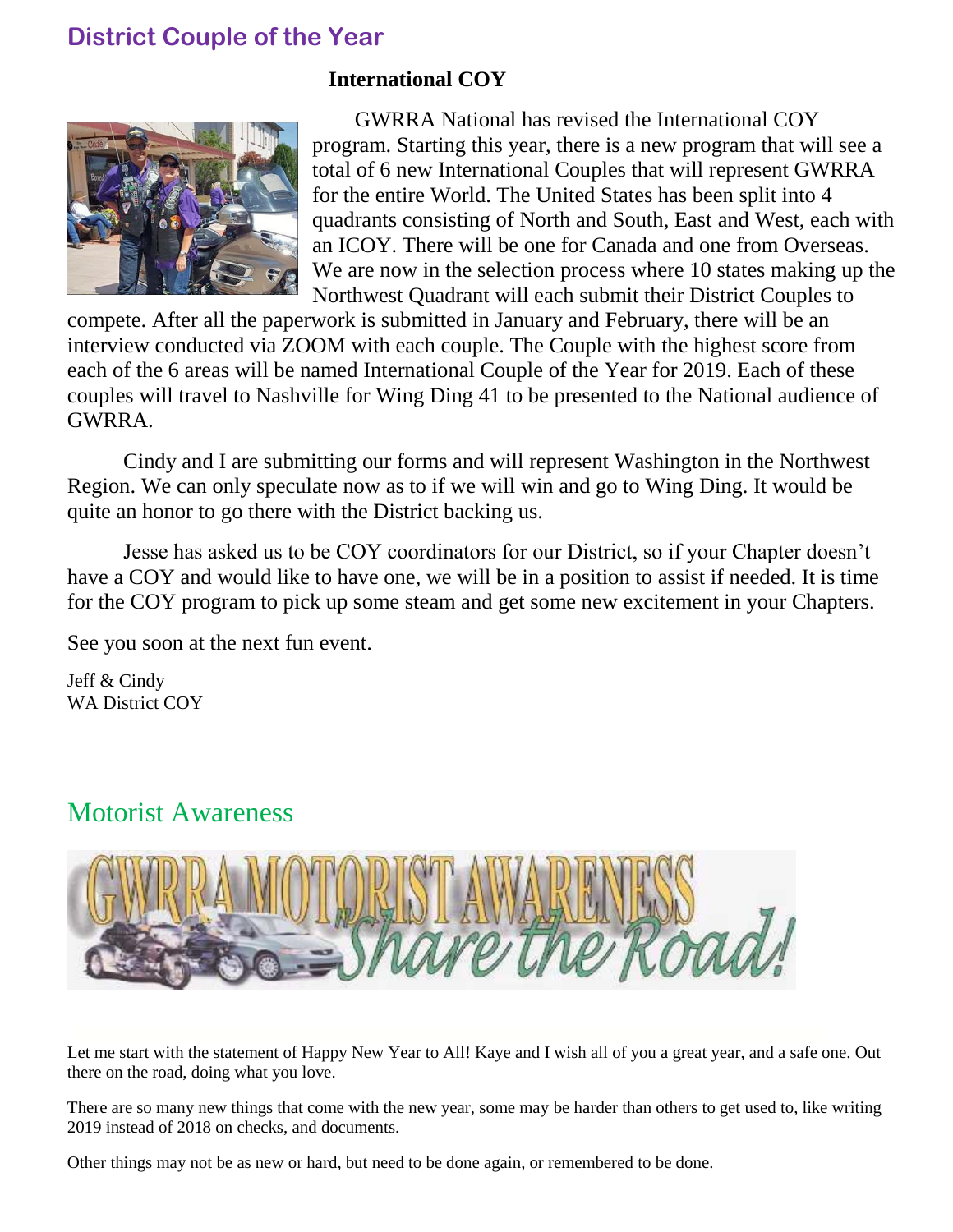Things like planning trips for this year, what new things can we do to improve chapter participation, and what can we do to make it a safe year.

Let us start by looking ahead to getting back on the bike, and getting back on the road. First, we need to plan on taking it out of winter storage and DE winterizing it. This should be the with help of an instruction manual, as there are allot of things to look at and do. This may require the help of someone, to help you do some of these things. This will result in a safer ride for yourself and the people you ride with.

We also need to DE winterize ourselves by putting our minds back into the riding mode, and then some of us need to get our bodies ready also. This will also result in a safer ride for all concerned.

I also ask you, as a Motorist Awareness Coordinator, to start with your friends and neighbors, asking them, to start watching for us riders on the road. This is something that is very important for our safety, and their peace of mind, because they will help us survive and not cause them grief, because they caused one of us bodily harm.

I also ask you to start handing out the tri-folds, and stickers, to everyone, who will take them, this includes placing them in businesses who will display them, for distribution, this includes the coloring books and crayons, for the kids. If you do not have any of the before mentioned items please ask your motorist awareness coordinator, or chapter director, to get you these items

Again, I wish all who read this a Happy and safe New Year

#### Your Assistant Motorist Awareness Director

Carl Maier



*The Ride Coordinator* by Harry Rossingol



Looking forward to having many more rides this year!!

Harry



**FROM THE CHAPTER TECHNICAL ADVISOR:**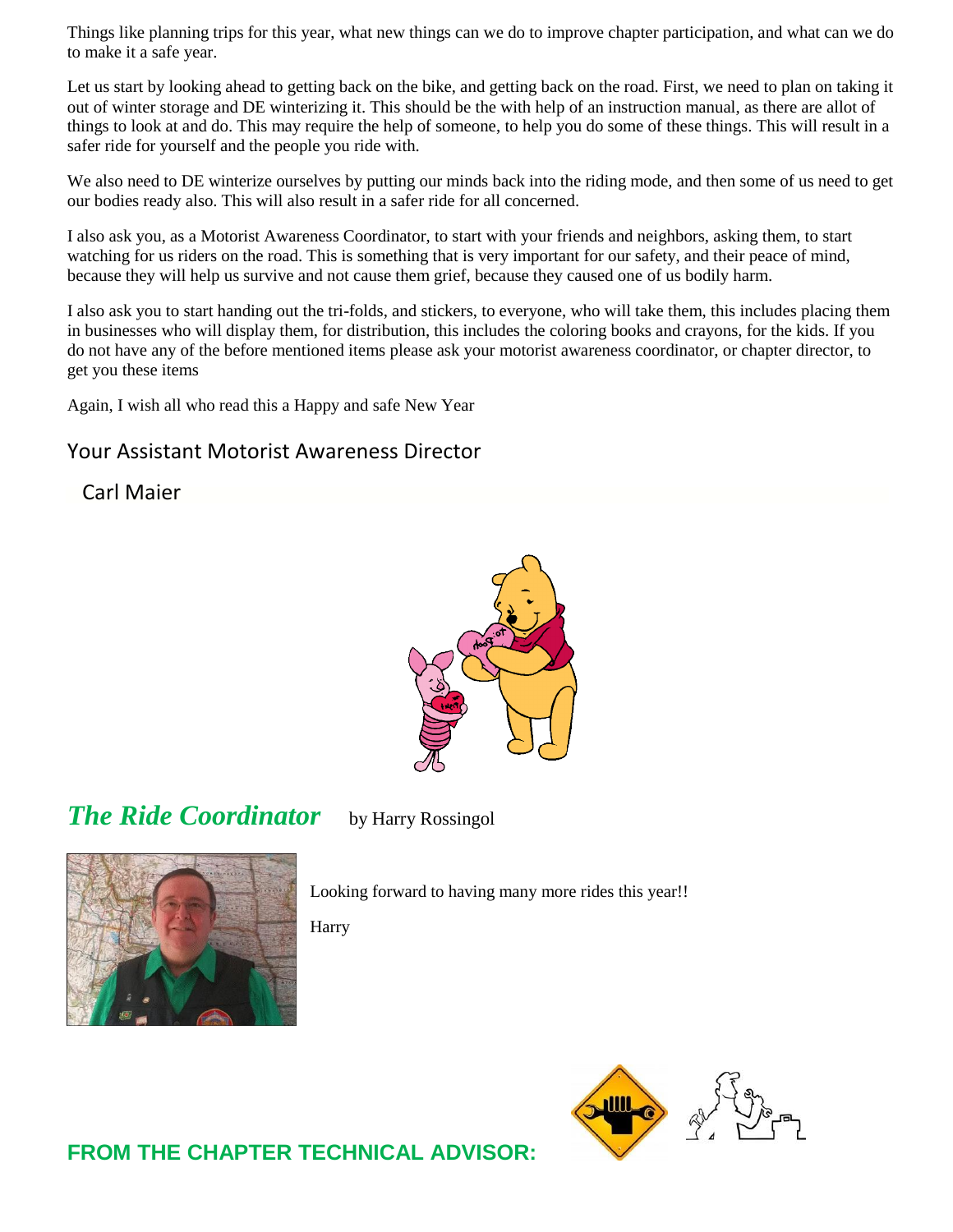

 I have Garry's trike in the shed. I'm doing a few things to it as far as lights and switches and I have to tell you that it just isn't the same as having my own motorcycle...

I went to Honda last Friday and was conversing with a gentleman that just bought a new 2018 Gold Wing Tour. He bought a six speed instead of the DCT model and I couldn't wait to ask him why. He said that the DCT model wasn't proven yet and it just hadn't been in the Gold Wing long enough to get all the bugs worked out. I told him that it has been out for years and as far as I know there have been no issues at all. He

looked stumped. But, that's what I do, stump people. The DCT has actually been out since 2010.

Here's an article on how the system works. It's really quite amazing. Taken from How Stuff Works.

Most people know that cars come with two basic transmission types: manuals, which require that the driver change gears by depressing a clutch pedal and using a stick shift, and [automatics,](https://auto.howstuffworks.com/automatic-transmission.htm) which do all of the shifting work for drivers using [clutches,](https://auto.howstuffworks.com/clutch.htm) a [torque](https://auto.howstuffworks.com/auto-parts/towing/towing-capacity/information/torque-converter.htm)  [converter a](https://auto.howstuffworks.com/auto-parts/towing/towing-capacity/information/torque-converter.htm)nd sets of planetary gears. But there's also something in between that offers the best of both worlds -- the **dual-clutch transmission**, also called the semi-automatic transmission, the "clutchless" manual transmission and the automated manual transmission.

In the world of race cars, semi-automatic transmissions, such as the **[sequential manual](https://auto.howstuffworks.com/sequential-gearbox.htm)  [gearbox](https://auto.howstuffworks.com/sequential-gearbox.htm)**(or SMG), have been a staple for years. But in the world of production vehicles, it's a relatively new technology -- one that is being defined by a very specific design known as the dual-clutch, or direct-shift, gearbox.

This article will explore how a dual-clutch transmission works, how it compares to other types of transmissions and why some predict that it is the transmission of the future.

### **Hands-On or Hands-Off**

A dual-clutch transmission offers the function of two manual gearboxes in one. To understand what this means, it's helpful to review how a conventional manual gearbox works. When a driver wants to change from one gear to another in a standard stick-shift car, he first presses down the clutch pedal. This operates a single clutch, which disconnects the engine from the gearbox and interrupts power flow to the transmission. Then the driver uses the stick shift to select a new gear, a process that involves moving a toothed collar from one gear wheel to another gear wheel of a different size. Devices called **synchronizers** match the gears before they are engaged to prevent grinding. Once the new gear is engaged, the driver releases the clutch pedal, which re-connects the engine to the gearbox and transmits power to the wheels.

So, in a conventional manual transmission, there is not a continuous flow of power from the engine to the wheels. Instead, power delivery changes from **on** to **off** to **on** during gearshift, causing a phenomenon known as "shift shock" or "torque interrupt." For an unskilled driver, this can result in passengers being thrown forward and back again as gears are changed.

A dual-clutch gearbox, by contrast, uses two clutches, but has no clutch pedal. Sophisticated electronics and hydraulics control the clutches, just as they do in a standard automatic transmission. In a DCT, however, the clutches operate independently. One clutch controls the odd gears (first, third, fifth and seventh), while the other controls the even gears (second, fourth and sixth). Using this arrangement, gears can be changed without interrupting the power flow from the engine to the transmission.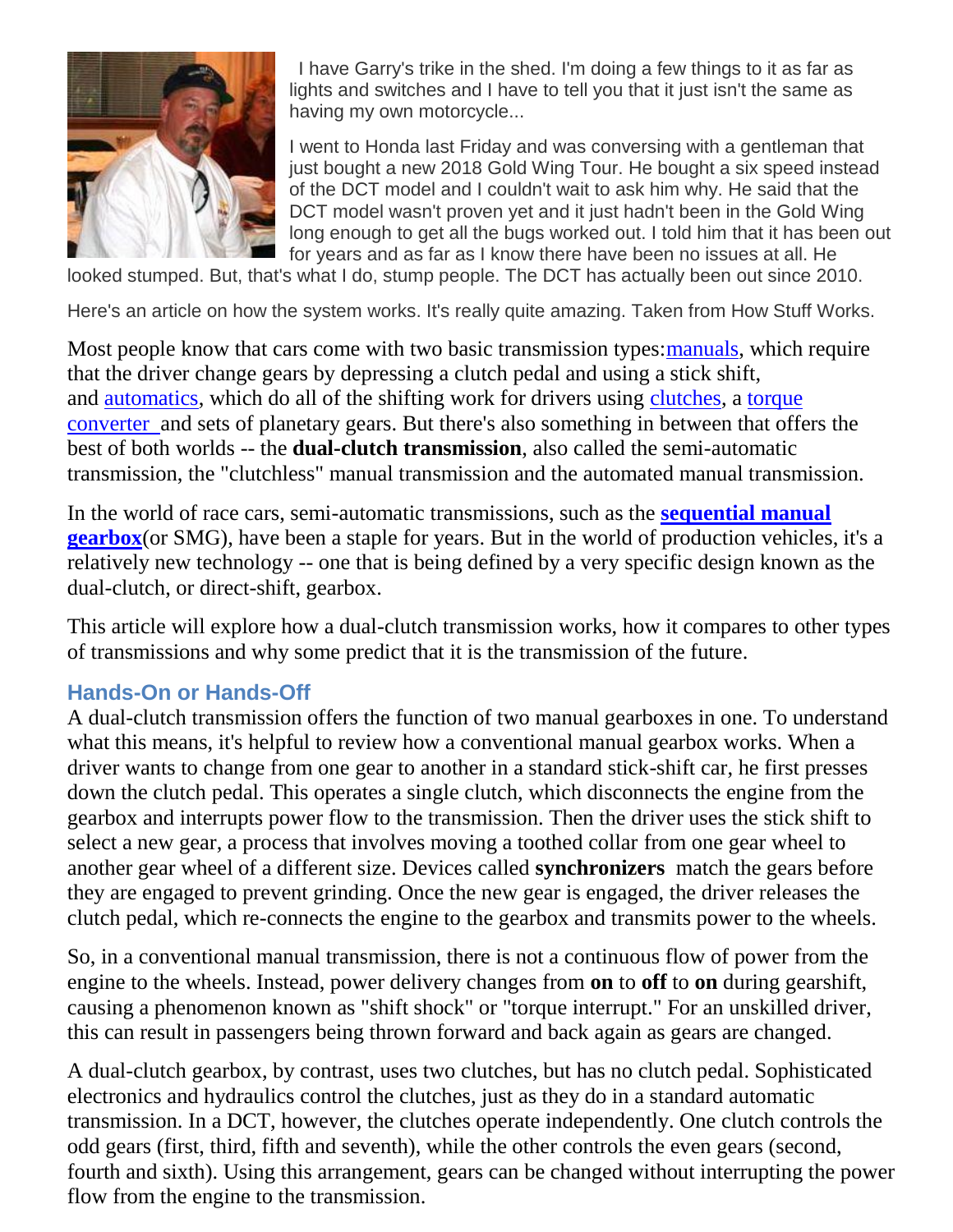## **FROM THE CHAPTER NEWSLETTER EDITORS**





 The hidden number for Gary Andrew, he found his number but was still in Florida so no \$ for him. Remember if you want to win you must show up at our meetings and you should check the entire newsletter when you're looking for your membership number, it can be rather difficult. It might be spelled out or just printed out as a number or both ways or broken up in one or more articles. If you find your number its good for a \$10.00 dinner refund at the current meeting, honored before 50/50

drawings.

Other activities: Marble Game - Patti got her ticket drawn but not the green marble.

Colors - Mike Briese was drawn and was wearing colors \$5.00 to Mike

50/50 - Was won by Nancy Johnson \$34.00

You all be careful out there. Ken/Marion





### **CHAPTER BIRTHDAYS CHAPTER ANNIVERSARYS**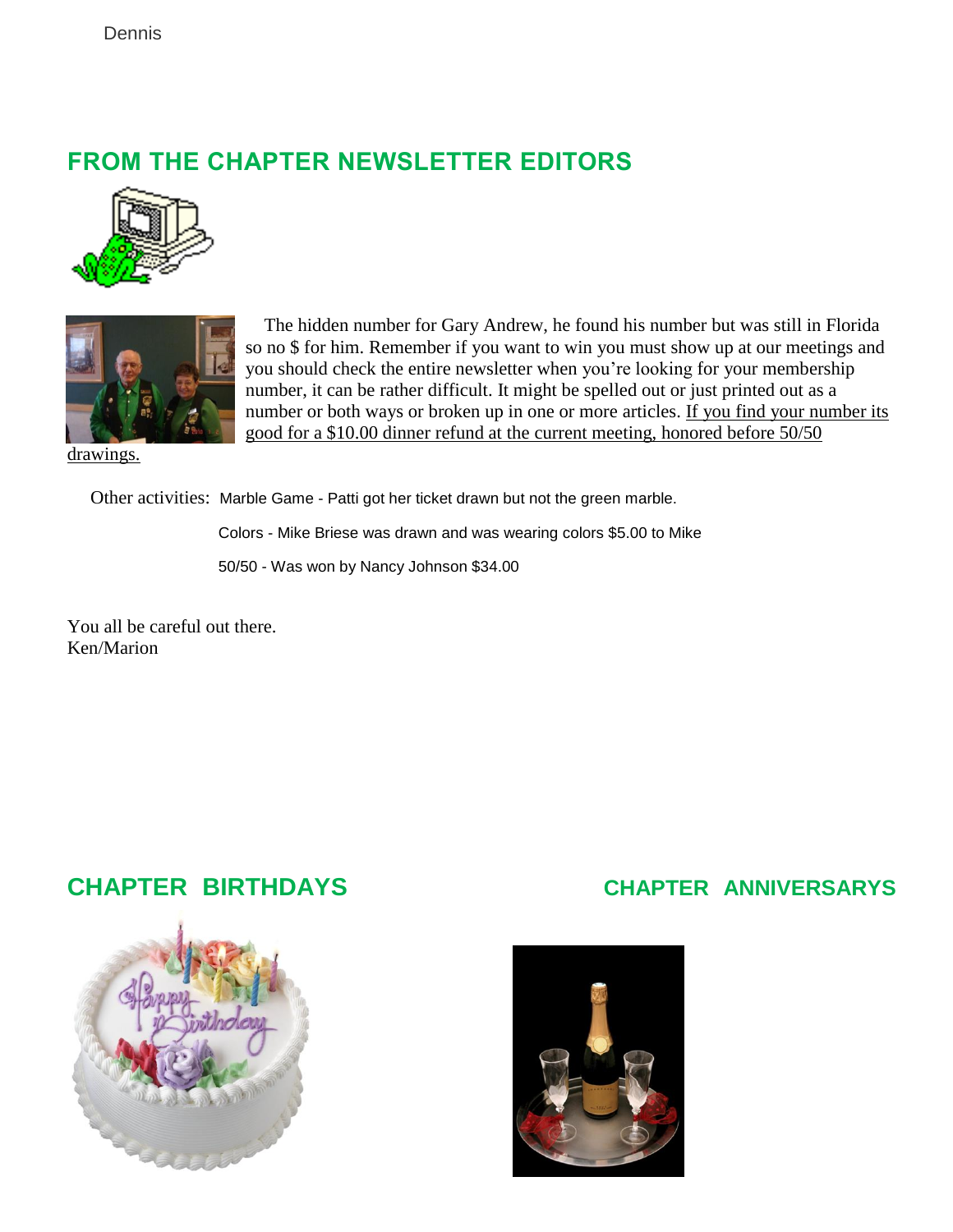Vic Parr 17

James McCartey 28 JD & Carol Miller 26 Jan Ljunggren 21 Denis & Sharon Murphy 19

## **Life As a Wing Goes!**

"If you want to be happy for a day, drink. If you want to be happy for a year, marry. If you want to be happy for a lifetime, ride a motorcycle."

It's not Just a Machine It' an Emotion

.

"You don't stop riding when you get old, you get old when you stop riding."

"Only a biker knows why a dog sticks his head out of a car window."

## **Looking for information about our chapter?**

Future/Pass Events, Photo's, Links to other Chapters go to chapter web page. [www.gwrra-wav.org](http://www.gwrra-wav.org/)

## **Monthly Calendar Events & Rides**

| February 2019 |            |            |            |                                                                     |            |                               |  |
|---------------|------------|------------|------------|---------------------------------------------------------------------|------------|-------------------------------|--|
| <b>SUN</b>    | <b>MON</b> | <b>TUE</b> | <b>WED</b> | <b>THR</b>                                                          | <b>FRI</b> | <b>SAT</b>                    |  |
|               |            |            |            |                                                                     | 1          | $\mathbf{2}$<br>Groundhog Day |  |
| 3             | 4          | 5          | 6          | 7<br>Chapter "V"<br><b>Monthly</b><br><b>Meeting</b><br>$6PM - 8PM$ | 8          | 9                             |  |